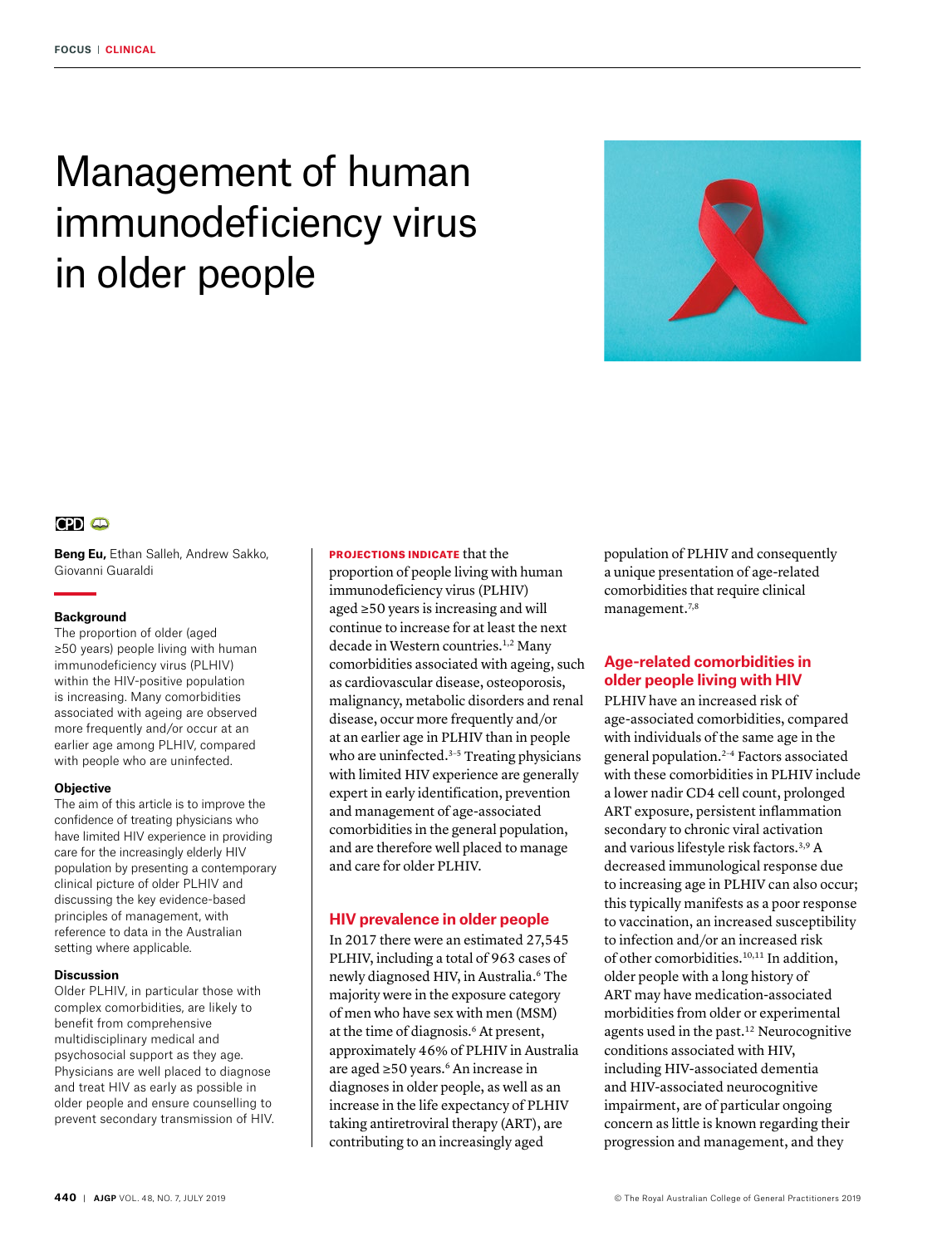may result in sub-optimal adherence to treatment and treatment failure. Some cancers have a risk of earlier onset in PLHIV and, while the incidence of Kaposi sarcoma and non-Hodgkin lymphoma is decreasing for PLHIV, the risk of anal, liver and colorectal cancer is increasing.13 The key characteristics of comorbidities commonly associated with ageing in PLHIV compared with people who are uninfected are summarised in Table 1.

Multimorbidity, which commonly refers to the coexistence of two or more clinically manifest chronic diseases,<sup>14</sup> is also more prevalent in PLHIV than in people who are uninfected.15,16 Some older PLHIV are newly diagnosed, whereas others have lived with HIV for a long time and may have been treated long term with ART and/or previously diagnosed with one or more acquired immune deficiency syndrome (AIDS)-defining conditions. This is important to note, as older people with a longer duration of HIV infection have a higher probability of multimorbidity than PLHIV who seroconvert at older ages.<sup>15</sup> Therefore, similar to people who are uninfected, the development of age-related comorbidities and multimorbidity for PLHIV likely involve heterogeneous processes. Multimorbidity is of particular concern as it can contribute to frailty and therefore add to vulnerability and complexity in clinical management.<sup>4,16</sup> In fact, emerging evidence indicates that assessment of PLHIV using a frailty index can predict survival and multimorbidity,<sup>17</sup> highlighting the potential negative consequences of frailty in older PLHIV.

## **Clinical management of older people living with HIV**

ART is recommended for all PLHIV, including older people, and early treatment initiation is particularly important for older people because of their potentially blunted response to ART and increased risk of serious non-AIDS events.18 ART suppresses plasma viraemia, which decreases the risk of drug-resistant mutations, preserves or improves CD4 cell numbers and confers considerable morbidity and mortality benefits. As a result, life-expectancy in

people with HIV is now approaching that of the general population.<sup>19</sup>

However, some ART medications can also exacerbate age-related comorbidities (Table 2). As a consequence of these

**Table 1. Age-related comorbidities in people living with HIV**

potential toxicities, it is important to employ a proactive approach to ART management in older PLHIV. ART choice should ideally be based on management of comorbidities, multimorbidity,

| <b>Comorbidities</b>                    |                                                                                                                                                                                                                                                                                         |
|-----------------------------------------|-----------------------------------------------------------------------------------------------------------------------------------------------------------------------------------------------------------------------------------------------------------------------------------------|
| Acute myocardial infarction             | • Up to 50% increased risk of acute myocardial infarction <sup>33</sup><br>• Leading cause of death in PLHIV on effective ART <sup>33</sup>                                                                                                                                             |
| Bone disease                            | • Six-fold increase in low BMD <sup>34</sup><br>• Four-fold increase in osteoporosis risk <sup>35</sup>                                                                                                                                                                                 |
| End-stage liver disease                 | • Progression to end-stage liver disease more rapid with<br>HBV/HIV coinfection than with HBV monoinfection <sup>18</sup><br>• Three-fold greater risk of decompensated liver disease<br>with HCV/HIV coinfection than with HCV monoinfection <sup>18</sup>                             |
| End-stage renal disease                 | • Earlier diagnosis of end-stage renal disease <sup>5</sup><br>TDF and other comorbidities can increase risk <sup>11</sup>                                                                                                                                                              |
| <b>HAND</b>                             | • More than 50% of PLHIV have some neurocognitive<br>impairment <sup>36</sup><br>• 2-8% of PLHIV have HIV-associated dementia <sup>37</sup><br>• HAND and HIV-associated dementia may contribute to<br>treatment failures                                                               |
| Mental health conditions                | • 20-40% of PLHIV compared with 7% of the general<br>population report depression <sup>28</sup>                                                                                                                                                                                         |
| Non-AIDS defining cancer                | • Increased risk of lung, anal and liver cancer and Hodgkin<br>lymphoma <sup>13</sup><br>• Melanoma is common in Australian PLHIV <sup>38</sup>                                                                                                                                         |
| Type 2 diabetes mellitus                | $\cdot$ 4% higher prevalence <sup>39</sup><br>• More likely to develop at younger ages and in the absence<br>of obesity <sup>39</sup><br>• Increasing age, HCV coinfection and increasing BMI have<br>a more pronounced effect on the risk of type 2 diabetes<br>mellitus <sup>40</sup> |
| <b>Geriatric syndromes</b>              |                                                                                                                                                                                                                                                                                         |
| Delirium                                | • Delirium can occur in young adults and children<br>with HIV <sup>41,42</sup>                                                                                                                                                                                                          |
| Falls                                   | • Fall rate increased in PLHIV <sup>43</sup>                                                                                                                                                                                                                                            |
| Frailty                                 | • Increased risk of pre-frailty and frailty $32,44$<br>• Occurs in 11-23% of Australian PLHIV <sup>32</sup>                                                                                                                                                                             |
| Functional impairment and<br>disability | • Increased risk of functional impairment and disability,<br>including difficulty with mobility, self-care and activities<br>of daily living <sup>45</sup>                                                                                                                              |
| Hearing and visual loss                 | • Poorer lower-frequency and higher-frequency hearing <sup>46</sup><br>• Vision function abnormalities are common in people<br>with AIDS <sup>47</sup>                                                                                                                                  |
| Urinary incontinence                    | • Increased incidence of urinary continence in PLHIV <sup>48</sup>                                                                                                                                                                                                                      |

*AIDS, acquired immune deficiency syndrome; ART, antiretroviral therapy; BMD, bone mineral density; BMI, body mass index; HIV, human immunodeficiency virus; HAND, HIV-associated neurocognitive impairment; HBV, hepatitis B virus; HCV, hepatitis C virus; NADC, non–AIDS defining cancer; PLHIV, people living with HIV; TDF, tenofovir disoproxil fumarate*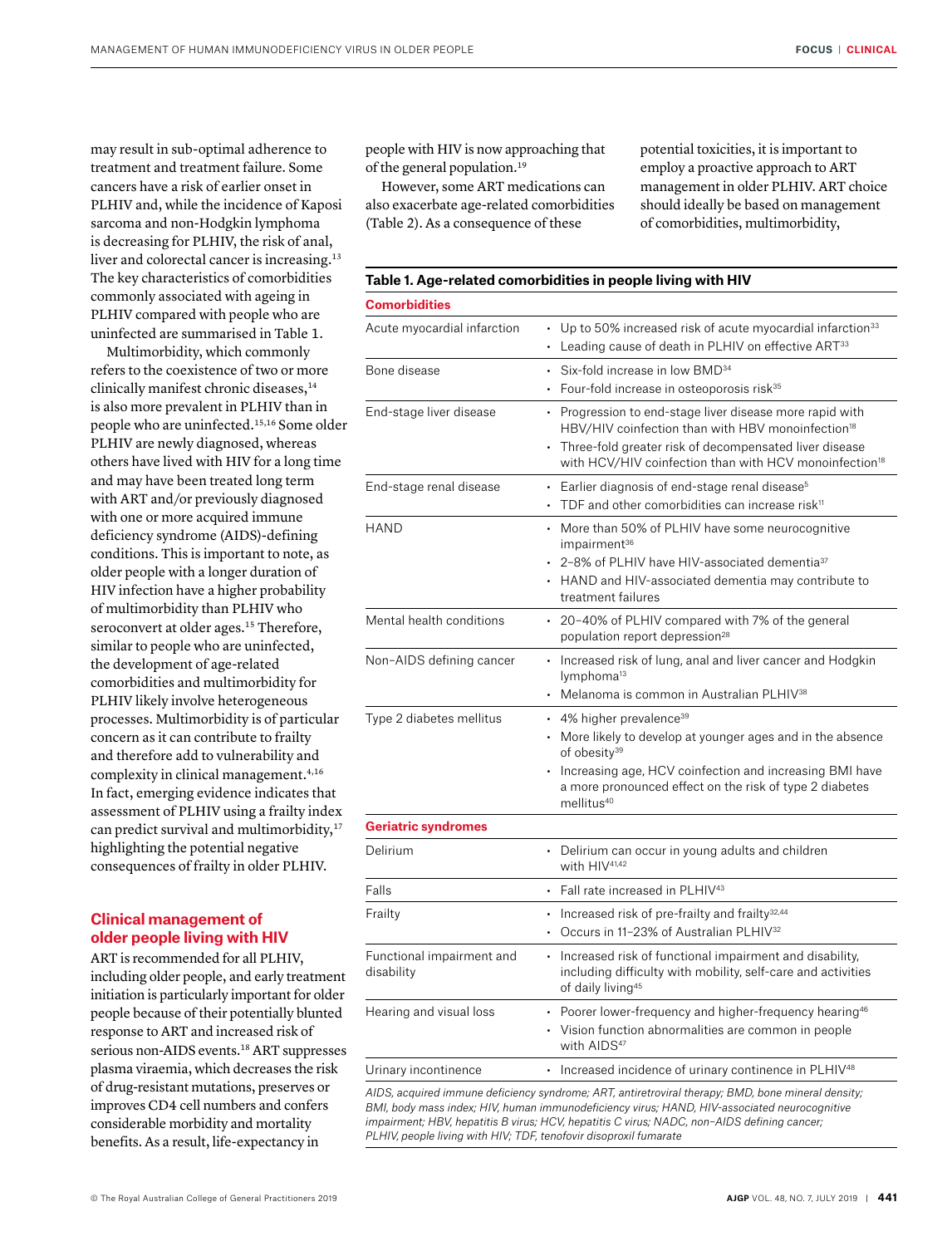polypharmacy and frailty, in addition to virological suppression. A complete treatment history is important, and HIV section 100 prescribers should be consulted to review ART regimens and, if clinically appropriate, modify regimens to include safer agents as part of the management of comorbidities. For example, changing from a regimen containing tenofovir disoproxil fumarate to a regimen containing tenofovir alafenamide can result in significant improvements in glomerular function and spine and hip bone mineral densities.<sup>20</sup> Changing to a two-medication regimen, such as dolutegravir/rilpivirine,<sup>21-23</sup> is another possible treatment strategy that may be used to avoid toxicities, although any decision to simplify a treatment regimen should be considered in consultation with an HIV section 100 prescriber.

ART regimens with a high genetic barrier to resistance, such as those containing an agent from the integrase inhibitor class, for example dolutegravir or bictegravir,24–26 or protease inhibitor class, are particularly important for older PLHIV.

**associated with, antiretroviral agents**

Evidence-based approaches to management of common individual comorbidities in PLHIV are summarised in Table 3. PLHIV benefit from the same age-appropriate health assessments as those for the general population. The Royal Australian College of General Practitioners' *Guidelines for preventive activities in general practice,* 9th edition (www.racgp.org.au/your-practice/ guidelines/redbook) is therefore an appropriate guide when manageing older PLHIV, in particular when screening for bowel, skin and anal cancer. Anal cancer in MSM is a particularly important issue, and an Australian study has shown that regular digital anorectal examinations for MSM aged ≥50 years is cost effective and may detect anal cancer earlier.<sup>27</sup> The Australian Society for HIV, Viral Hepatitis and Sexual Health Medicine (ASHM) also offers helpful resources for HIV management, including specific recommendations for older PLHIV (www.ashm.org.au/HIV/ hiv-management).

Screening for comorbidities should ideally include the collection of modifiable and non-modifiable risk factors, estimation of risk probability using appropriate

algorithms and evaluation using markers of subclinical disease. Furthermore, duration of ART should be taken into account when considering surveillance of disease risk, frequency of follow-up, intensity of care and choice of therapy.15

When manageing comorbidities in older PLHIV, it is important that patients adhere to ART so that HIV viral load remains undetectable. Physicians are well placed to treat risk factors for existing comorbidities and empower PLHIV to make lifestyle changes.<sup>28</sup> The benefits of ceasing use of tobacco, alcohol and other drugs should either be delivered repeatedly where appropriate, or continued abstinence encouraged.<sup>28</sup> Adherence to ART should also be assessed, ideally every three to six months, and factors that may decrease adherence, such as complicated regimens, unnecessary concomitant medications and neurocognitive deficits, should be identified and managed.<sup>28</sup>

Polypharmacy is particularly common in older PLHIV,<sup>18</sup> leading to a greater risk of drug–drug interactions (DDIs) between ART agents and concomitant medications; consequently, there is an increased risk of non-adherence, cognitive impairment, impaired balance, falls and hospitalisation.28 It is important that physicians periodically review the potential for DDIs with ART, particularly when starting or changing concomitant non-HIV medications.18 Furthermore, physicians should routinely check for potentially inappropriate medication prescriptions, particularly in older PLHIV. The University of Liverpool HIV drug interaction checker (www.hiv-druginteractions.org) is a particularly useful tool to assess the potential for DDIs.29 A recent Australian study showed that medication reviews by HIV specialist pharmacists within the general practice setting may help identify, prevent and/or resolve DDIs and other medication-related problems in PLHIV.30

## **The future of HIV care: A multidimensional approach**

Frailty can predispose individuals to increased risks of multimorbidity and mortality.11 HIV infection increases

*†Adefovir was used during HIV clinical trials in Australia but rarely outside of the clinical trial setting. BMD, bone mineral density; CKD, chronic kidney disease; CVD, cardiovascular disease; HIV, human immunodeficiency virus; MI, myocardial infarction*

| <b>Comorbidity</b>        | <b>Antiretroviral agent effects</b>                                                                                                                                                                                        |
|---------------------------|----------------------------------------------------------------------------------------------------------------------------------------------------------------------------------------------------------------------------|
| Bone disease              | Tenofovir disoproxil fumarate: low BMD and<br>$\bullet$<br>osteoporotic fracture <sup>49</sup>                                                                                                                             |
| Cardiovascular disease    | • Abacavir $M^{50}$<br>Darunavir:* CVD51<br>$\bullet$                                                                                                                                                                      |
| Diabetes mellitus         | • Zidovudine, stavudine, didanosine, lopinavir,<br>nelfinavir and indinavir <sup>52</sup>                                                                                                                                  |
| Neurocognitive impairment | • Efavirenz: nervous system side effects and impaired<br>neurocognitive functioning <sup>53</sup><br>Dolutegravir: neuropsychiatric side effects including<br>$\bullet$<br>insomnia and sleep disturbance <sup>54</sup>    |
| Renal disease             | • Adefovir: <sup>†</sup> proximal renal tubular dysfunction <sup>55</sup><br>Atazanavir: kidney stones56<br>Indinavir: CKD and renal stones <sup>57,58</sup><br>٠<br>Tenofovir disoproxil fumarate: CKD <sup>59</sup><br>٠ |
|                           | *While darunavir has been shown to be associated with increased CVD risk, atazanavir has not.                                                                                                                              |

**Table 2. Selected age-related comorbidities that may be exacerbated by, or**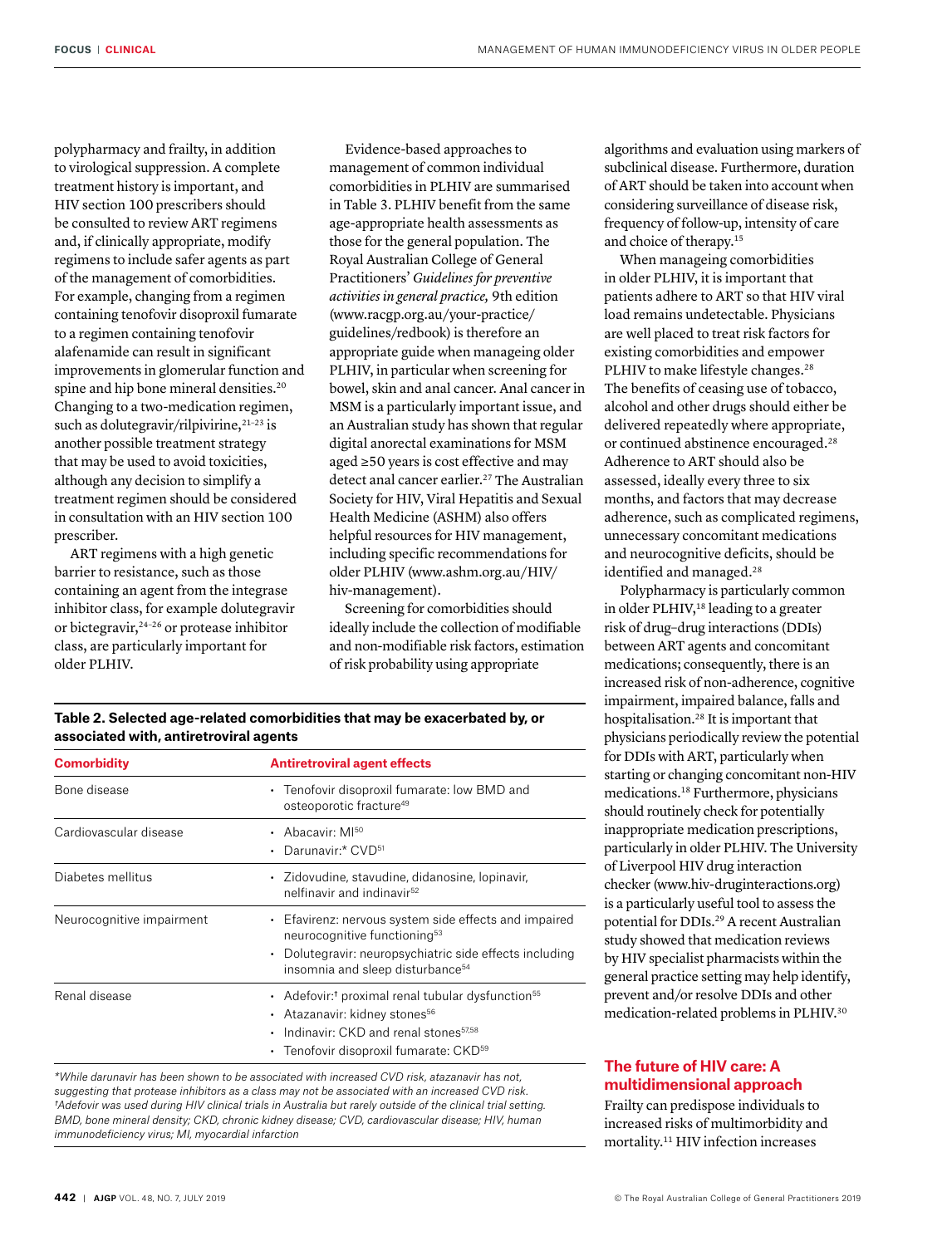frailty risk,<sup>31</sup> and a recent study estimated frailty to occur in 11–23% of PLHIV in one Australian cohort.32 It is particularly important to identify and manage frailty because frailty can lead to or exacerbate disability. While frailty can be reversed, disability cannot. However, a lack of consensus remains on the defining criteria for diagnosis of frailty, and treatment of frailty can be complex, with no evidencebased strategies yet developed.31

To effectively manage ageing as a whole, the future of care for PLHIV will likely require a shift from the traditional interdisciplinary approach to a comprehensive 'geriatric-type' multidimensional, multidisciplinary assessment aimed at evaluating a combination of medical, psychosocial and functional capabilities and limitations.<sup>28</sup> Diverse consultation approaches that are built into individualised management

plans, and focus on quality of life and prevention of disability, are likely to be of benefit. The increasing proportion of older PLHIV who have comorbidities, multimorbidity and/or frailty also suggests an evolving geriatric-HIV scenario in which evidence-based screening, monitoring and treatment guidelines will almost certainly be of value to ensure high-quality care.

In the meantime, current guidelines recommend that HIV experts, primary care providers and other specialists work together to optimise care for older PLHIV, particularly those with complex comorbidities.18 Early HIV diagnosis in older people can be facilitated by enquiring in a non-judgemental manner about risk factors for HIV, including sexual history and intravenous drug use, and regularly testing those at risk. Counselling remains important to prevent secondary transmission of HIV. Older people are

also likely to benefit from comprehensive multidisciplinary medical and psychosocial support to help them age as successfully as possible with HIV.

## **Conclusions**

As a result of the ageing HIV population, comorbidities, multimorbidity and frailty will increasingly become a major focus of care. Continued research into ageing in older PLHIV is required for the management, and perhaps prevention, of comorbidities, multimorbidity and frailty, and may form the basis of a new model for manageing ageing in the general population.

#### **Authors**

Beng Eu MBBS, GDFM, General Practitioner, S100 Prescriber and Director, Prahran Market Clinic, Prahran, Vic

| <b>Comorbidity</b>        | <b>Key management aspects</b>                                                                                                                                                                                                                                                                                                                                                                                                             |
|---------------------------|-------------------------------------------------------------------------------------------------------------------------------------------------------------------------------------------------------------------------------------------------------------------------------------------------------------------------------------------------------------------------------------------------------------------------------------------|
| Bone disease              | • Consider DEXA <sup>t</sup> for those with risk factors <sup>28</sup><br>• Address fall risk and ensure sufficient dietary calcium and vitamin $D^{28}$<br>$\cdot$ Refer complicated cases to an osteoporosis specialist <sup>28</sup><br>• Replace TDF with TAF <sup>18</sup> <sup>#\$</sup>                                                                                                                                            |
| Cardiovascular disease    | - Assess risk with D:A:D score <sup>60</sup> or Framingham score every 2 years in all men aged >40 years and<br>women aged $>50$ years without $CVD^{28}$<br>• Use ABC with caution in cases of high CVD risk (>20%) <sup>18</sup> <sup>#§</sup><br>• Reduce all modifiable risk factors, particularly blood pressure, glucose and lipids <sup>28</sup><br>Encourage lifestyle modification, particularly smoking cessation <sup>28</sup> |
| Neurocognitive impairment | • Neuropsychological evaluation <sup>28</sup><br>• Neurological examination, brain MRI and CSF examination <sup>28</sup><br>• Address adverse lifestyle habits and encourage adherence to ART if needed <sup>28</sup><br>• Avoid EFV, particularly in patients with mental illness <sup>28 ‡§</sup>                                                                                                                                       |
| Renal disease             | • Annual assessment for risk factors of CKD, or more frequently as indicated <sup>28   </sup><br>• Adjust ART dose or modify ART regimen <sup>28</sup> #\$<br>• Replace TDF with TAF <sup>28</sup> $**$<br>• Refer to nephrologist if new CKD or progressive decline in eGFR <sup>28</sup>                                                                                                                                                |

#### **Table 3. Overview of key aspects to management of common individual comorbidities in older people living with HIV\***

*\*This table summarises the management of individual comorbidities only, and not aging, which includes multimorbidity, frailty and disability. While there is a plethora of evidence-based guidance for the management of individual comorbidities in HIV, little is currently known about achievement of successful ageing with HIV, which consequently remains major clinical challenge.*

*†DEXA is not funded for all patients by the Medicare Benefits Schedule in Australia.*

*‡To avoid drug–drug interactions with HIV medications, always consult the University of Liverpool HIV drug interaction checker before prescribing new medications (www.hiv-druginteractions.org)*

*§ In Australia, refer to an HIV section 100 prescriber to review and reactively or pre-emptively switch ART when appropriate.*

*II More frequent monitoring is required if eGFR <90 mL/min, CKD risk factors present and/or prior to starting and treatment with nephrotoxic drugs. ABC, abacavir; ART, antiretroviral therapy; CKD, chronic kidney disease; CSF, cerebrospinal fluid; CVD, cardiovascular disease; D:A:D, data collection on adverse events of anti-HIV drugs; DEXA, dual-energy X-ray absorptiometry; eGFR, estimated glomerular filtration rate; EFV, efavirenz; MRI, magnetic resonance imaging; TAF, tenofovir alafenamide; TDF, tenofovir disoproxil fumarate*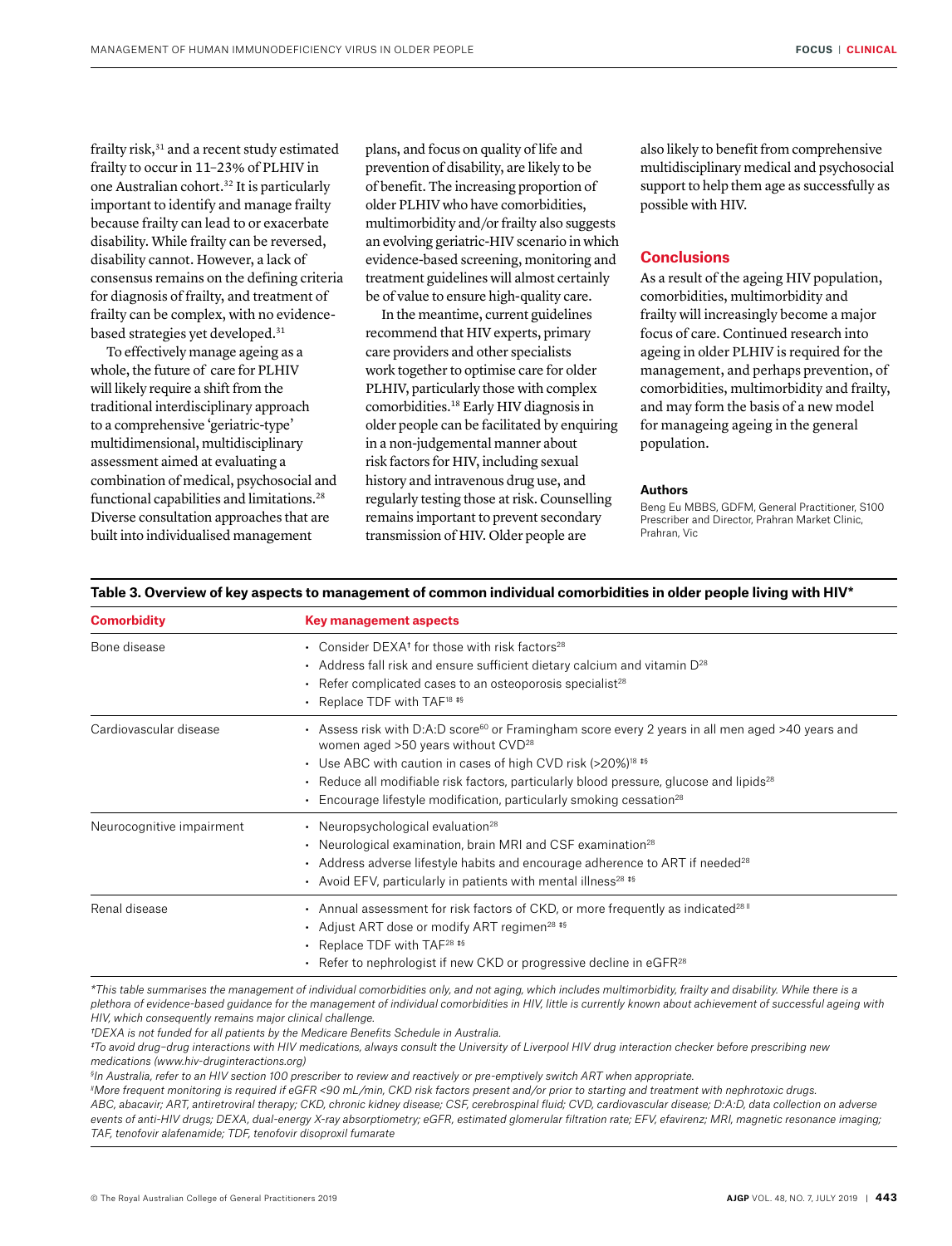Ethan Salleh MBBS, FRACGP, General Practitioner and S100 Prescriber, Gladstone Road Medical Centre, Highgate Hill, Qld

Andrew Sakko PhD, CMPP, Medical Writer, i Write Medical, Bright, Vic

Giovanni Guaraldi MD, Associate Professor, Department of Medical and Surgical Sciences for Children and Adults, University of Modena and Reggio Emilia, Modena, Italy. giovanni.guaraldi@ unimore.it

Competing interests: BE, ES and GG report nonfinancial support from Gilead Sciences during the preparation of this manuscript. AS reports personal fees from Gilead Sciences during the preparation of the manuscript, and personal fees from Syneos Health, Research Review, ViiV Healthcare and inVentiv Health outside the submitted work.

Funding: Support for manuscript preparation was funded by Gilead Sciences. The authors had full access to all relevant data, and Gilead Sciences had no involvement in data analysis and interpretation, or in the concept or writing of the manuscript. Provenance and peer review: Not commissioned, externally peer reviewed.

#### **References**

- CDC Centers for Disease Control and Prevention. HIV among people aged 50 and older. Atlanta: CDC Centers for Disease Control and Prevention, updated 2018. Available at www.cdc.gov/hiv/ group/age/olderamericans/index.html [Accessed 30 July 2018].
- 2. Smit M, Brinkman K, Geerlings S, et al. Future challenges for clinical care of an ageing population infected with HIV: A modelling study. Lancet Infect Dis 2015;15(7):810–18. doi: 10.1016/S1473- 3099(15)00056-0.
- 3. Guaraldi G, Orlando G, Zona S, et al. Premature age-related comorbidities among HIV-infected persons compared with the general population. Clin Infect Dis 2011;53(11):1120–26. doi: 10.1093/ cid/cir627.
- 4. Schouten J, Wit FW, Stolte IG, et al. Cross-sectional comparison of the prevalence of age-associated comorbidities and their risk factors between HIV-infected and uninfected individuals: The AGEhIV cohort study. Clin Infect Dis 2014;59(12):1787–97. doi: 10.1093/cid/ ciu701.
- 5. Althoff KN, McGinnis KA, Wyatt CM, et al. Comparison of risk and age at diagnosis of myocardial infarction, end-stage renal disease, and non-AIDS-defining cancer in HIV-infected versus uninfected adults. Clin Infect Dis 2015;60(4):627–38. doi: 10.1093/cid/ciu869.
- 6. The Kirby Institute. HIV, viral hepatitis and sexually transmissible infections in Australia: Annual surveillance report 2018. Sydney: University of New South Wales, 2017. Available at https://kirby. unsw.edu.au/sites/default/files/kirby/report/KI\_ Annual-Surveillance-Report-2018.pdf [Accessed 30 May 2019].
- May M, Gompels M, Delpech V, et al. Impact of late diagnosis and treatment on life expectancy in people with HIV-1: UK collaborative HIV cohort (UK CHIC) study. BMJ 2011;343:d6016. doi: 10.1136/bmj.d6016.
- 8. Guaraldi G, Cossarizza A, Franceschi C, et al. Life expectancy in the immune recovery era: The evolving scenario of the HIV epidemic in northern Italy. J Acquir Immune Defic Syndr 2014;65(2):175–81. doi: 10.1097/ QAI.0000000000000018.
- 9. Deeks SG, Phillips AN. HIV infection, antiretroviral treatment, ageing, and non-AIDS related morbidity. BMJ 2009;338:a3172. doi: 10.1136/bmj.a3172.
- 10. Althoff KN, Justice AC, Gange SJ, et al. Virologic and immunologic response to HAART, by age and regimen class. AIDS 2010;24(16):2469–79. doi: 10.1097/QAD.0b013e32833e6d14.
- 11. Escota GV, O'Halloran JA, Powderly WG, Presti RM. Understanding mechanisms to promote successful ageing in persons living with HIV. Int J Infect Dis 2018;66:56–64. doi: 10.1016/j. iiid.201711.010
- 12. Guaraldi G, Prakash M, Moecklinghoff C, Stellbrink HJ. Morbidity in older HIV-infected patients: Impact of long-term antiretroviral use. AIDS Rev 2014;16(2):75–89.
- 13. Silverberg MJ, Lau B, Achenbach CJ, et al. Cumulative incidence of cancer among persons with HIV in North America: A cohort study. Ann Intern Med 2015;163(7):507–18. doi: 10.7326/ M14-2768.
- 14. Villacampa-Fernández P, Navarro-Pardo E, Tarin JJ, Cano A. Frailty and multimorbidity: Two related yet different concepts. Maturitas 2017;95:31–35. doi: 10.1016/j.maturitas.2016.10.008.
- 15. Guaraldi G, Zona S, Brothers TD, et al. Ageing with HIV vs. HIV seroconversion at older age: A diverse population with distinct comorbidity profiles. PLoS One 2015;10(4):e0118531. doi: 10.1371/journal. pone.0118531.
- 16. Guaraldi G, Silva AR, Stentarelli C. Multimorbidity and functional status assessment. Curr Opin HIV AIDS 2014;9(4):386–97. doi: 10.1097/ COH.0000000000000079.
- 17. Guaraldi G, Brothers TD, Zona S, et al. A frailty index predicts survival and incident multimorbidity independent of markers of HIV disease severity. AIDS 2015;29(13):1633–41. doi: 10.1097/ QAD.0000000000000753.
- 18. Panel on Antiretroviral Guidelines for Adults and Adolescents. Guidelines for the use of antiretroviral agents in adults and adolescents living with HIV. Canberra: DHHS, 2018. Available at www.aidsinfo. nih.gov/ContentFiles/AdultandAdolescentGL.pdf [Accessed 30 July 2018].
- 19. Wandeler G, Johnson LF, Egger M. Trends in life expectancy of HIV-positive adults on antiretroviral therapy across the globe: Comparisons with general population. Curr Opin HIV AIDS 2016;11(5):492–500. doi: 10.1097/ COH.0000000000000298.
- 20. Mills A, Arribas JR, Andrade-Villanueva J, et al. Switching from tenofovir disoproxil fumarate to tenofovir alafenamide in antiretroviral regimens for virologically suppressed adults with HIV-1 infection: A randomised, active-controlled, multicentre, open-label, phase 3, non-inferiority study. Lancet Infect Dis 2016;16(1):43–52. doi: 10.1016/S1473-3099(15)00348-5.
- 21. Llibre JM, Hung C-C, Brinson C, et al. Phase III SWORD 1&2: Switch to DTG+RPV maintains virologic suppression through 48 wks. Conference on retroviruses and opportunistic infections, Seattle, WA, USA, 13–16 February 2017. Abstract 44LB.
- 22. Taiwo BO, Zheng L, Stefanescu A, et al. ACTG A5353: A pilot study of dolutegravir plus lamivudine for initial treatment of Human Immunodeficiency Virus-1 (HIV-1)-infected participants with HIV-1 RNA <500000 copies/mL. Clin Infect Dis 2018;66(11):1689–97. doi: 10.1093/ cid/cix1083.
- 23. Margolis DA, Gonzalez-Garcia J, Stellbrink HJ, et al. Long-acting intramuscular cabotegravir and rilpivirine in adults with HIV-1 infection (LATTE-2): 96-week results of a randomised, open-label, phase 2b, non-inferiority trial. Lancet 2017;390(10101):1499–1510. doi: 10.1016/S0140- 6736(17)31917-7.
- 24. Llibre JM, Pulido F, García F, García Deltoro M, Blanco JL, Delgado R. Genetic barrier to resistance for dolutegravir. AIDS Rev 2015;17(1):56–64.
- 25. Gallant J, Lazzarin A, Mills A, et al. Bictegravir, emtricitabine, and tenofovir alafenamide versus dolutegravir, abacavir, and lamivudine for initial treatment of HIV-1 infection (GS-US-380- 1489): A double-blind, multicentre, phase 3, randomised controlled non-inferiority trial. Lancet 2017;390(10107):2063–72. doi: 10.1016/S0140- 6736(17)32299-7.
- 26. Sax PE, Pozniak A, Montes ML, et al. Coformulated bictegravir, emtricitabine, and tenofovir alafenamide versus dolutegravir with emtricitabine and tenofovir alafenamide, for initial treatment of HIV-1 infection (GS-US-380-1490): A randomised, double-blind, multicentre, phase 3, non-inferiority trial. Lancet 2017;390(10107):2073–82. doi: 10.1016/S0140- 6736(17)32340-1.
- 27. Ong JJ, Fairley CK, Carroll S, et al. Costeffectiveness of screening for anal cancer using regular digital ano-rectal examinations in men who have sex with men living with HIV. J Int AIDS Soc 2016;19(1):20514. doi: 10.7448/IAS.19.1.20514.
- 28. European AIDS Clinical Society. Guidelines, October 2017, Version 9.0. Belgium: EACS, 2017. Available at www.eacsociety.org/files/ guidelines\_9.0-english.pdf [Accessed 30 July 2018].
- 29. University of Liverpool, HIV Drug Interactions. HIV drug interaction checker. Liverpool: University of Liverpool, updated 2018. Available at www.hivdruginteractions.org [Accessed 30 July 2018].
- 30. Mackie K, Duncan A, Poole S, et al. Pharmacist review of medications for HIV-positive people seen in general practice (PROM-GP). 16th European AIDS Conference, 25–27 October 2017, Milan, Italy. Poster PE11/20.
- 31. Willig AL, Overton ET, Saag MS. The silent epidemic – Frailty and ageing with HIV. Total Patient Care HIV HCV 2016;1(1):6–17.
- 32. Yeoh HL, Cheng A, Palmer C, Crowe SM, Hoy JF. Frailty in men living with HIV: A cross-sectional comparison of three frailty instruments. Antivir Ther 2018;23(2):117–27. doi: 10.3851/IMP3185.
- 33. Rodger AJ, Lodwick R, Schechter M, et al. Mortality in well controlled HIV in the continuous antiretroviral therapy arms of the SMART and ESPRIT trials compared with the general population. AIDS 2013;27(6):973–79. doi: 10.1097/ QAD.0b013e32835cae9c.
- 34. Kooij KW, Wit FW, Bisschop PH, et al. Low bone mineral density in patients with well-suppressed HIV infection: Association with body weight, smoking, and prior advanced HIV disease. J Infect Dis 2015;211(4):539–48. doi: 10.1093/infdis/jiu499.
- 35. Brown TT, Qaqish RB. Antiretroviral therapy and the prevalence of osteopenia and osteoporosis: A meta-analytic review. AIDS 2006;20(17):2165–74. doi: 10.1097/QAD.0b013e32801022eb.
- 36. Clifford DB. HIV-associated neurocognitive disorder. Curr Opin Infect Dis 2017;30(1):117–22. doi: 10.1097/QCO.0000000000000328.
- 37. Saylor D, Dickens AM, Sacktor N, et al. HIVassociated neurocognitive disorder – Pathogenesis and prospects for treatment. Nat Rev Neurol 2016;12(4):234–48. doi: 10.1038/nrneurol.2016.27.
- 38. Petoumenos K, van Leuwen MT, Vajdic CM, et al. Cancer, immunodeficiency and antiretroviral treatment: Results from the Australian HIV Observational Database (AHOD). HIV Med 2013;14(2):77–84. doi: 10.1111/j.1468- 1293.2012.01038.x.